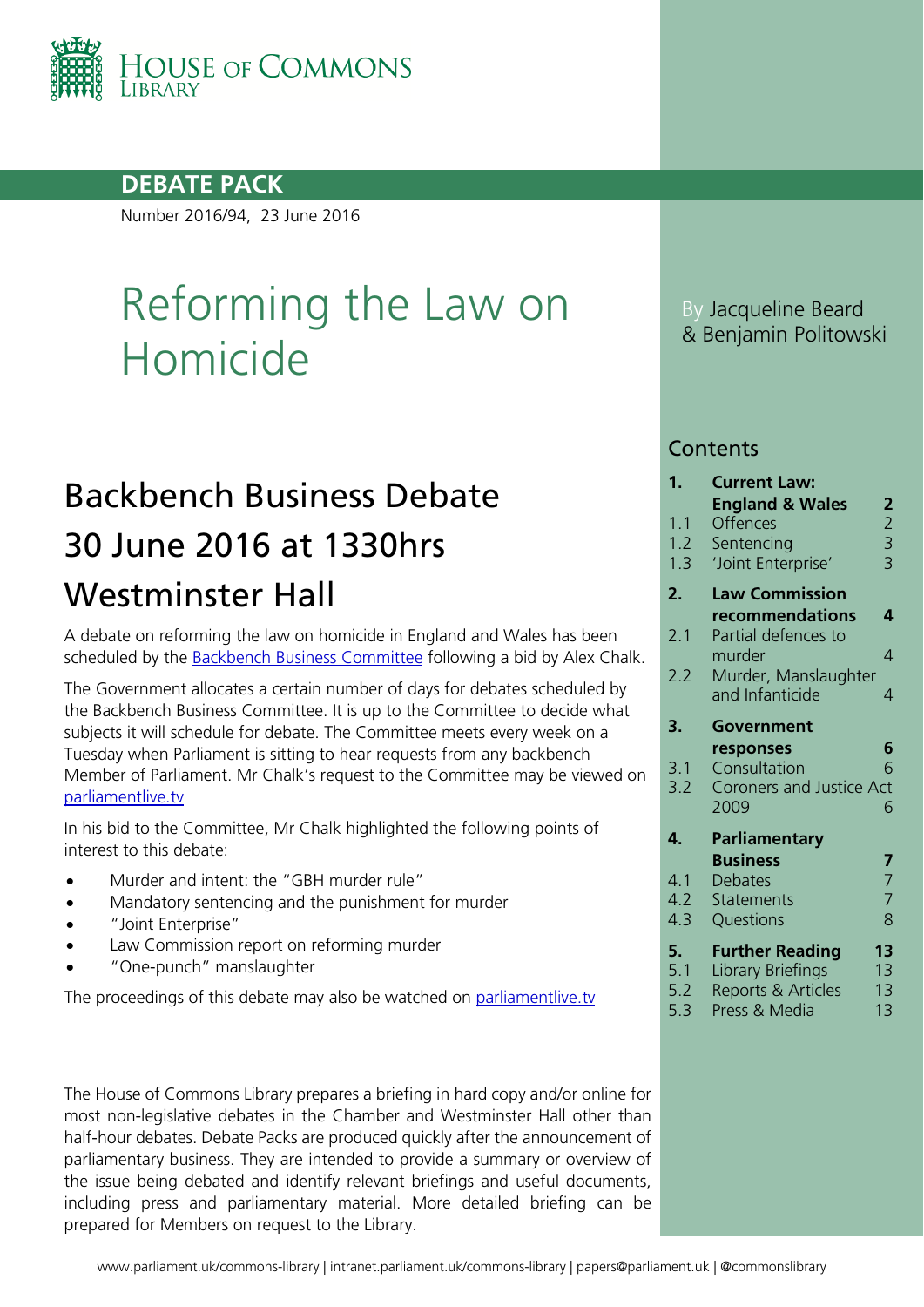# <span id="page-1-0"></span>1. Current Law: England & Wales

### <span id="page-1-1"></span>1.1 Offences

Murder and manslaughter are two of the offences that constitute homicide. There are other specific homicide offences, for example, infanticide.

The offence of murder is not set out in statute. Both murder and manslaughter are common law offences. The classic definition of murder was given by Lord Chief Justice Coke, in a book on criminal law in the early part of the seventeenth century. The Law Commission, in 2006, described the offence of murder as follows:

1.9 Murder, which carries a mandatory life sentence, is committed when someone unlawfully kills another person ('V') with an intention to kill V or an intention to do V serious harm.

See the Law Commission's 2006 report *Murder, Manslaughter and* [Infanticide](http://www.lawcom.gov.uk/wp-content/uploads/2015/03/lc304_Murder_Manslaughter_and_Infanticide_Report.pdf) for a history of the offence of murder.

The [Crown Prosecution Service Legal Guidance on homicide](http://www.cps.gov.uk/legal/h_to_k/homicide_murder_and_manslaughter/#definition) sets out that manslaughter can be committed in one of three ways:

- 1. killing with the intent for murder but where a partial defence applies, namely loss of control, diminished responsibility or killing pursuant to a suicide pact.
- 2. conduct that was grossly negligent given the risk of death, and did kill, is manslaughter ("gross negligence manslaughter"); and
- 3. conduct taking the form of an unlawful act involving a danger of some harm, that resulted in death, is manslaughter ("unlawful and dangerous act manslaughter").

The term "involuntary manslaughter" is commonly used to describe a manslaughter falling within (2) and (3) while (1) is referred to as "voluntary manslaughter".

#### **Scots Law: Homicide**

The law in Scotland relating to homicide is slightly different to that of England & Wales. In Scotland there are two common law crimes of homicide: murder and culpable homicide (which is roughly equivalent to manslaughter). There are also various statutory homicide offences such as causing death by dangerous driving (section 1, Road Traffic Act 1988).

Murder is a crime at common law and may be defined as when a person kills another without necessary cause and there is either an intention to kill or a wilful act so reckless as to show utter disregard for the consequences. Culpable Homicide is also a crime at common law and is where death is caused by improper conduct, but the guilt is less than murder due to a lack of intention to kill or factor of diminished responsibility.

In Scotland there exists the legal concept that a person who participates in the commission of a crime, irrespective of their role, is equally liable for the outcome of the act. This is known as **art and part** guilt.<sup>[1](#page-1-2)</sup> Art and part guilt can vary greatly from aiding or abetting to being involved in the criminal act.

<span id="page-1-2"></span>For a brief summary of relevant case law with commentary see Hamilton & Harper, A Fingertip Guide to Scots Criminal Law, 6<sup>th</sup> Ed. 2013, [\[available from Practical Law\]](http://uk.practicallaw.com/books/9781780432427/FTG-pt3#FTG-pt3-UID14). Section 293, Criminal Procedure (Scotland) Act 1995 codifies art and part guilt applying it to all statutory offences or other enactments.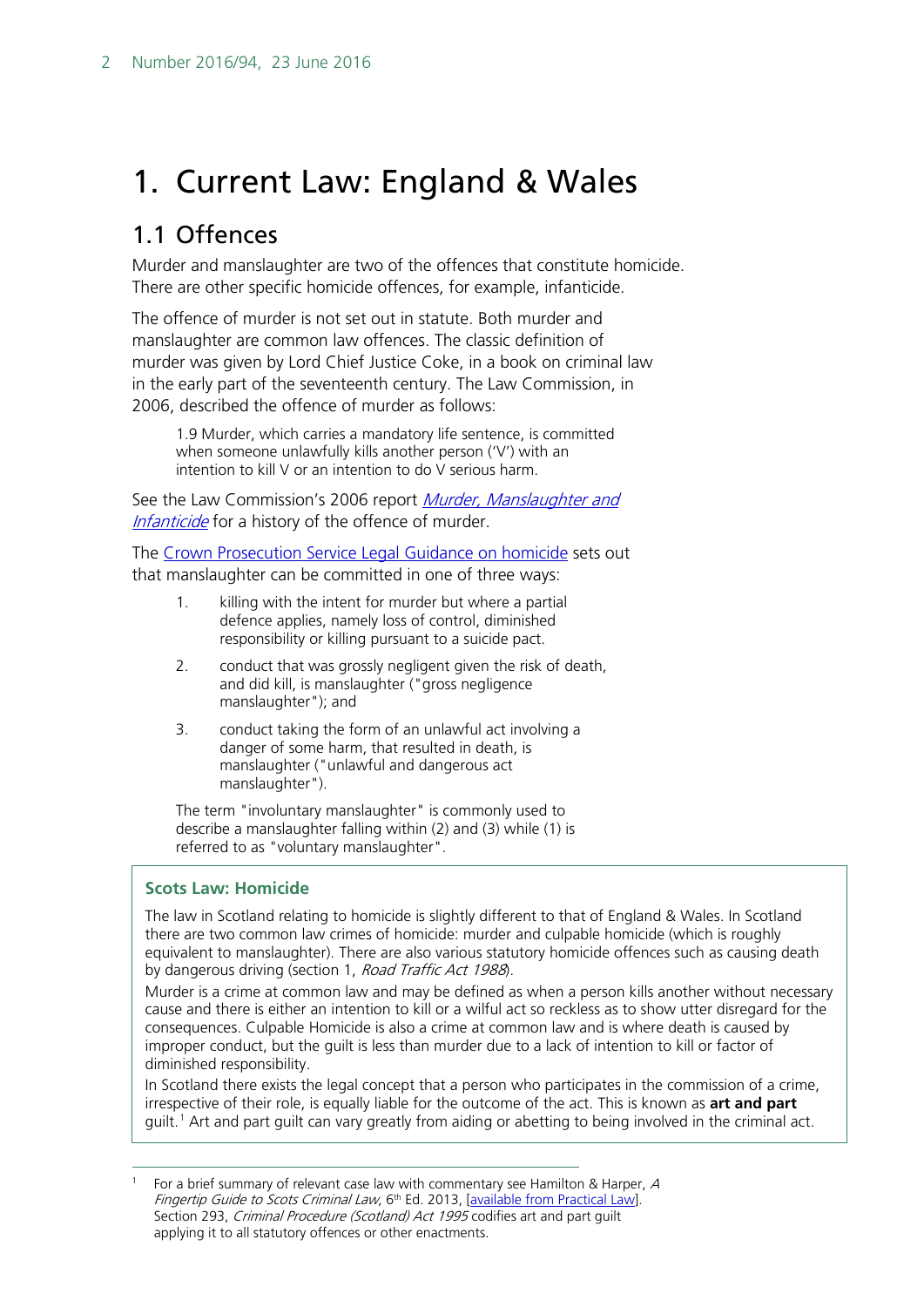## <span id="page-2-0"></span>1.2 Sentencing

Murder carries a mandatory life sentence. When sentencing an offender convicted of murder, the court will set a minimum term which must be served in custody before the offender can be considered for release on licence. This does not mean that the offender will be released automatically on expiry of the minimum term; instead the minimum term represents the earliest possible date at which the offender can be considered for parole. In the most serious cases a "whole life" minimum term may be set.

When setting the minimum term component of a mandatory life sentence, the court must select one of the "starting points" specified in Criminal Justice Act 2003. The appropriate starting point will depend on the seriousness of the offence and the age of the offender. For more detail see the Library Briefing, *Mandatory life sentences for* [murder](http://researchbriefings.parliament.uk/ResearchBriefing/Summary/SN03626).

In June 2015 the Ministry of Justice said, in answer to a PQ, that the average time spent in custody before release by offenders serving mandatory life sentences for murder has increased from 13 years in 2004 to 17 years in 2014. [Homicide: Sentencing: Written question 3576, 30 June 2015]

The maximum sentence for an offence of manslaughter is life imprisonment, but such a sentence is not mandatory.

## <span id="page-2-1"></span>1.3 'Joint Enterprise'

The law of murder has attracted attention recently because of the Supreme Court decision in the case of R v Jogee (Appellant) [2016] [UKSC 8](https://www.supremecourt.uk/cases/uksc-2015-0015.html), which considered the law of parasitic accessory liability, sometimes termed 'joint enterprise'. This concerns the liability of secondary parties who have been engaged with one or more others in a criminal venture to commit crime A, but in doing so the principal commits a second crime, crime B. As the Supreme Court [press summary](https://www.supremecourt.uk/cases/docs/uksc-2015-0015-press-summary.pdf)  [of the case](https://www.supremecourt.uk/cases/docs/uksc-2015-0015-press-summary.pdf) explained, this principle does not only apply to murder, or indeed cases of violence. However, cases concerning parasitic accessory liability have highlighted the problem of the breadth of behaviour and culpability encompassed by the offence of murder, particularly in light of the mandatory life sentence.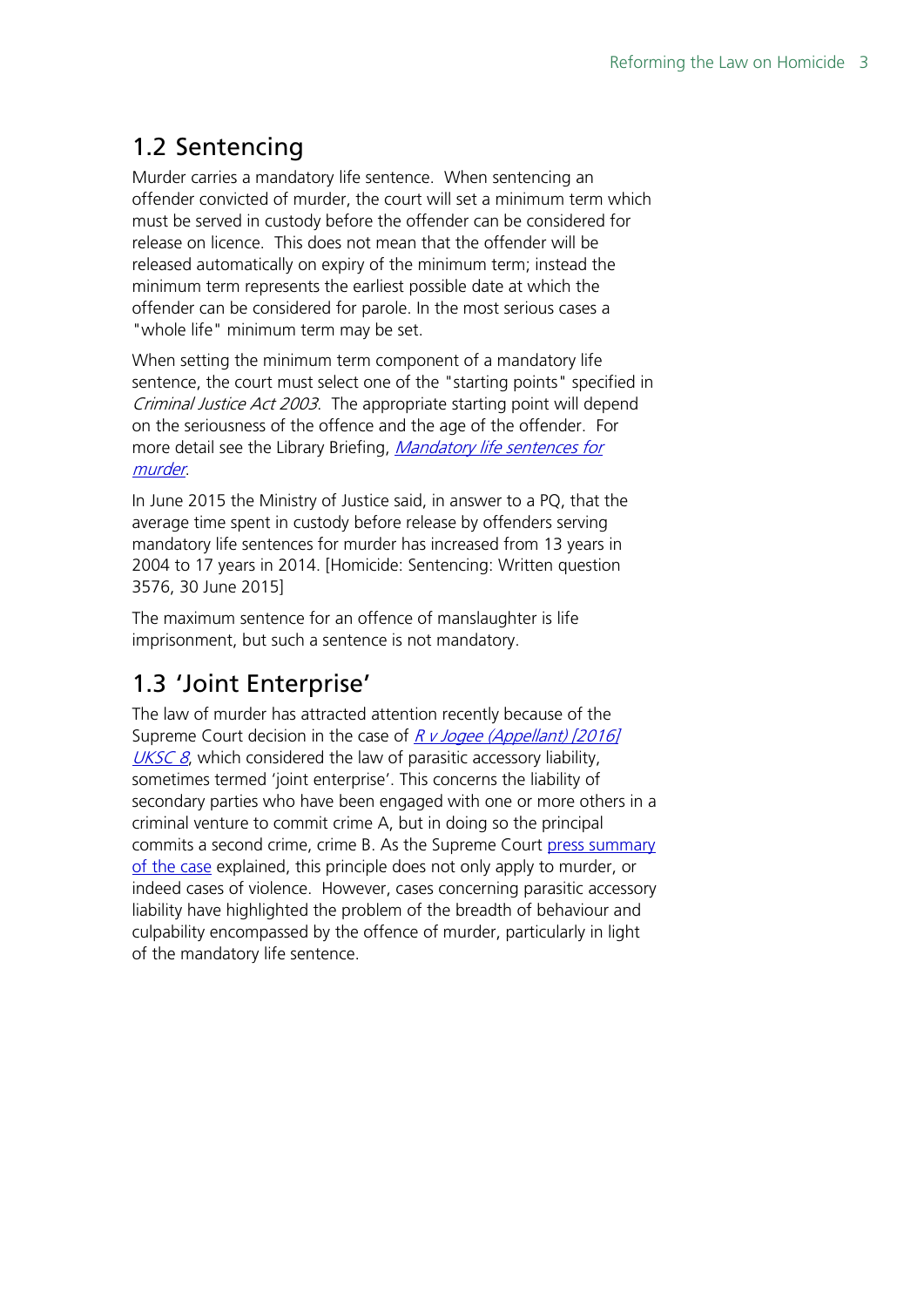# <span id="page-3-0"></span>2. Law Commission recommendations

### <span id="page-3-1"></span>2.1 Partial defences to murder

In 2003 the then Home Secretary referred two partial defences to murder, diminished responsibility and provocation, to the Law Commission. The Law Commission was asked to consider whether either or both should be reformed, and if so, how.

The Law Commission published a consultation paper in October 2003 and reported in August 2004: [Partial Defences to Murder: Final Report](http://www.lawcom.gov.uk/wp-content/uploads/2015/03/lc290_Partial_Defences_to_Murder.pdf).

The Law Commission described the law of murder in England and Wales as a "mess". The 2004 report recommended that the Law Commission be asked to conduct a wider review of the law of murder to include:

- 1) considering the definition of the offence, together with any specific complete or partial defences which may seem appropriate;
- 2) considering whether the offence of murder should be further categorised on grounds of aggravation and/or mitigation and if so what those categories should comprise;
- 3) in the light of (1) and (2), considering the application of a mandatory life sentence to the offence of murder or to any specific categories of murder;
- 4) examining how each of (1), (2) and (3) may differently be addressed where the offender is a child.

## <span id="page-3-2"></span>2.2 Murder, Manslaughter and Infanticide

In October 2004, the Home Office announced that a review of the law of murder would take place. In July 2005 the Government announced the [terms of reference of a review of the law of murder](http://www.lawcom.gov.uk/wp-content/uploads/2015/03/Review_of_Murder_Terms_of_Reference.pdf) in England and Wales.

The review's terms of reference, set by the Government, required the Law Commission to proceed on the basis that murder would continue to attract a mandatory life sentence.

In December 2005 the Law Commission published a [consultation paper:](http://www.lawcom.gov.uk/wp-content/uploads/2015/03/cp177_Murder_Manslaughter_and_Infanticide_consultation_.pdf) [A New Homicide Act for England and Wales?](http://www.lawcom.gov.uk/wp-content/uploads/2015/03/cp177_Murder_Manslaughter_and_Infanticide_consultation_.pdf) This set out the existing law and its problems.

Of the existing law, it said:

The law governing homicide in England and Wales is a rickety structure set upon shaky foundations. Some of its rules have been unaltered since the seventeenth century, even though it has long been acknowledged that they are in dire need of reform.

The Law Commission noted that the inclusion within murder of cases in which the defendant killed, but intended only harm that the jury regards as serious, was highly controversial.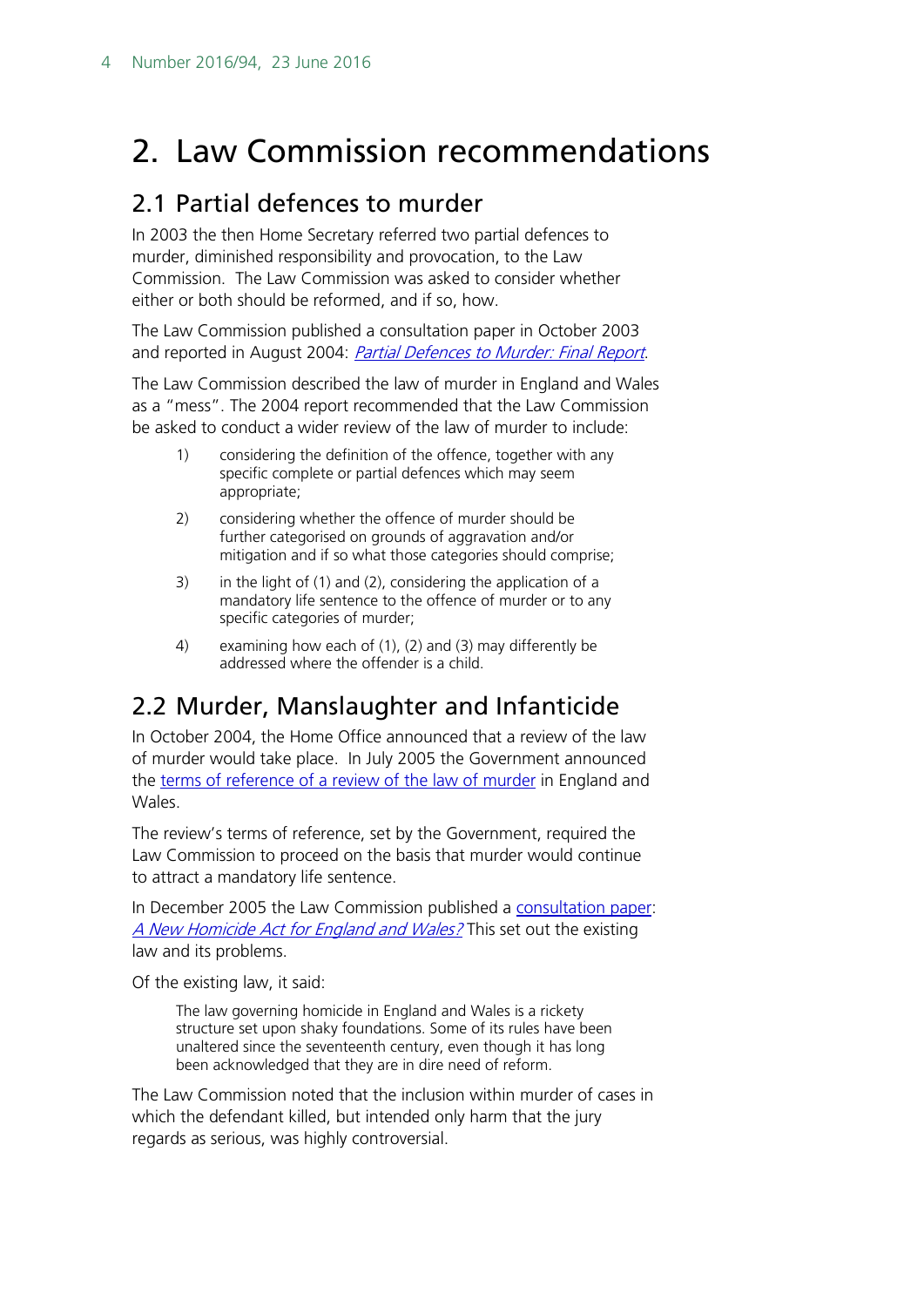The consultation paper also commented on the breadth of manslaughter:

> If murder can be too broad, so can manslaughter. It probably covers as large a range of forms of culpability as any crime in English law.

At the most serious end of the involuntary manslaughter spectrum, the law may be too generous to defendants who kill by reckless conduct. The worst kinds of reckless killer may deserve to be convicted of murder.

At the less serious end of the involuntary manslaughter spectrum, the law may be too harsh on defendants who kill as a result of an unlawful and dangerous act

On 29 November 2006 the Law Commission published its report [Murder, Manslaughter and Infanticide](http://www.lawcom.gov.uk/wp-content/uploads/2015/03/lc304_Murder_Manslaughter_and_Infanticide_Report.pdf). The Law Commission made a number of proposals, including amending the defences of diminished responsibility and provocation, reforming the law on duress and complicity and improving procedures for dealing with infanticide.

The report's most radical proposal was to split the offence of murder into "first" and "second" degrees, with the partial defences of provocation, diminished responsibility, and failed suicide pact reducing first degree murder to second degree murder. It recommended that instead of the current two tier-structure of general homicide offences, namely murder and manslaughter, there should be a three-tier structure:

- first degree murder (mandatory life sentence)
- second degree murder (discretionary life sentence), and
- manslaughter (discretionary life sentence).

The Law Commission explained:

First degree murder would be confined to unlawful killings committed with an intention to kill and unlawful killings committed with an intent to cause serious injury where the killer was aware that his or her conduct involved a serious risk of causing death.

Second degree murder would encompass unlawful killings committed with an intent to cause serious harm and unlawful killings intended to cause injury or fear or risk of injury where the killer was aware that his or her conduct involved a serious risk of causing death. In addition, second degree murder would encompass cases which would constitute first degree murder but for the fact that the accused successfully pleads provocation, diminished responsibility or that he or she had killed pursuant to a suicide pact.

Manslaughter would consist of unlawful killings caused by acts of gross negligence and unlawful killings caused by a criminal act that was intended to cause injury or by a criminal act foreseen as involving a serious risk of causing some injury.

The Law Commission proposed that only "the most serious kinds of killing", namely first degree murder, should attract a mandatory life sentence. Manslaughter should continue to attract a discretionary life sentence (as is currently the case), and second degree murder should also be subject to a discretionary life sentence.

For more information on reviewing the law of murder, see section 3 of the Library briefing: [Mandatory life](http://researchbriefings.parliament.uk/ResearchBriefing/Summary/SN03626)  [sentences for murder](http://researchbriefings.parliament.uk/ResearchBriefing/Summary/SN03626)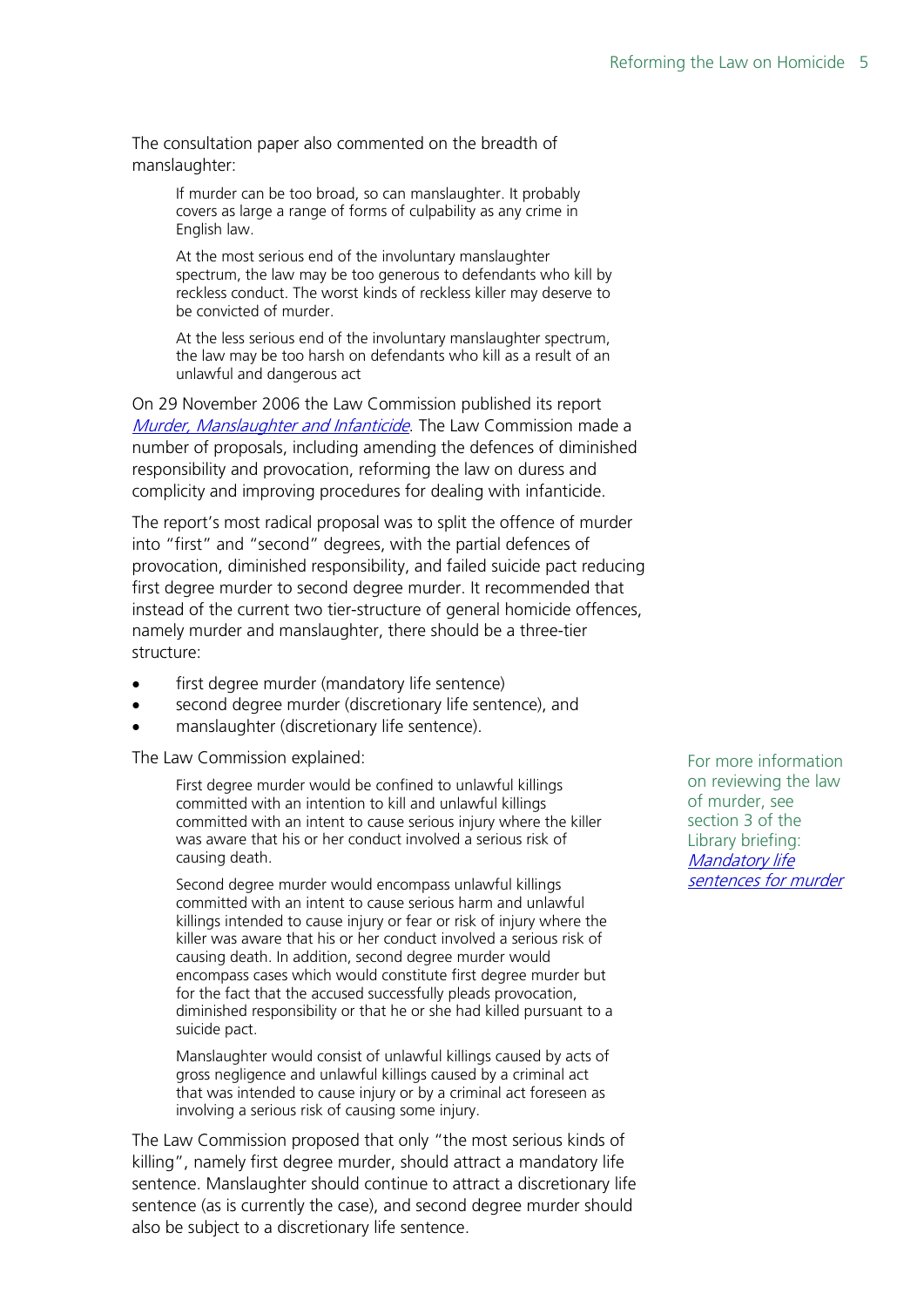# <span id="page-5-0"></span>3. Government responses

In December 2007, the Ministry of Justice announced the second stage of the review of the law of murder. The then Labour Government stated that, having considered the Law Commission's recommendations carefully, it had decided to proceed on a step-by-step basis. Rather than consulting on the Law Commission's proposed three tier offence structure, the Government would therefore look first at the recommendations relating to reformed partial defences to murder of provocation and diminished responsibility, reformed law on complicity in relation to homicide, and infanticide.

### <span id="page-5-1"></span>3.1 Consultation

In July 2008 the Government published a consultation paper: Murder, [manslaughter and infanticide: proposals for reform of the law](http://webarchive.nationalarchives.gov.uk/20100505212400/http:/www.justice.gov.uk/consultations/docs/murder-manslaughter-infanticide-consultation.pdf). It set out how the Government proposed to take forward the recommendations from the Law Commission's 2006 report in relation to the partial defences to murder of provocation and diminished responsibility, the law on complicity in relation to homicide and the law on infanticide.

## <span id="page-5-2"></span>3.2 Coroners and Justice Act 2009

Section 52 changed the definition of the partial defence to murder of diminished responsibility. Sections 54 and 55 introduce a new partial defence to murder of loss of control, to replace the existing partial defence of provocation, which was repealed by section 56.

For details see: The Home Office Circular 2010/13 [Partial defences to](http://www.justice.gov.uk/downloads/legislation/bills-acts/circulars/moj/2010/circular-12-2010-coroners-justice-act-homicide-provisions.pdf)  [murder: loss of control and diminished responsibility; and infanticide:](http://www.justice.gov.uk/downloads/legislation/bills-acts/circulars/moj/2010/circular-12-2010-coroners-justice-act-homicide-provisions.pdf)  [Implementation of Sections 52, and 54 to 57 of the Coroners and](http://www.justice.gov.uk/downloads/legislation/bills-acts/circulars/moj/2010/circular-12-2010-coroners-justice-act-homicide-provisions.pdf)  [Justice Act 2009](http://www.justice.gov.uk/downloads/legislation/bills-acts/circulars/moj/2010/circular-12-2010-coroners-justice-act-homicide-provisions.pdf)

Aside from the changes made by the Coroners and Justice Act 2009, the remaining recommendations from the Law Commission's report, including the restructuring into three tiers, have not been implemented.

The Coalition Government stated, in a Report on the implementation of [Law Commission proposals in 2011,](https://www.gov.uk/government/uploads/system/uploads/attachment_data/file/247518/0719.pdf) that it had given the other proposals in the report careful consideration. However it had come to the conclusion that the time was not right to take forward such a substantial reform of the criminal law.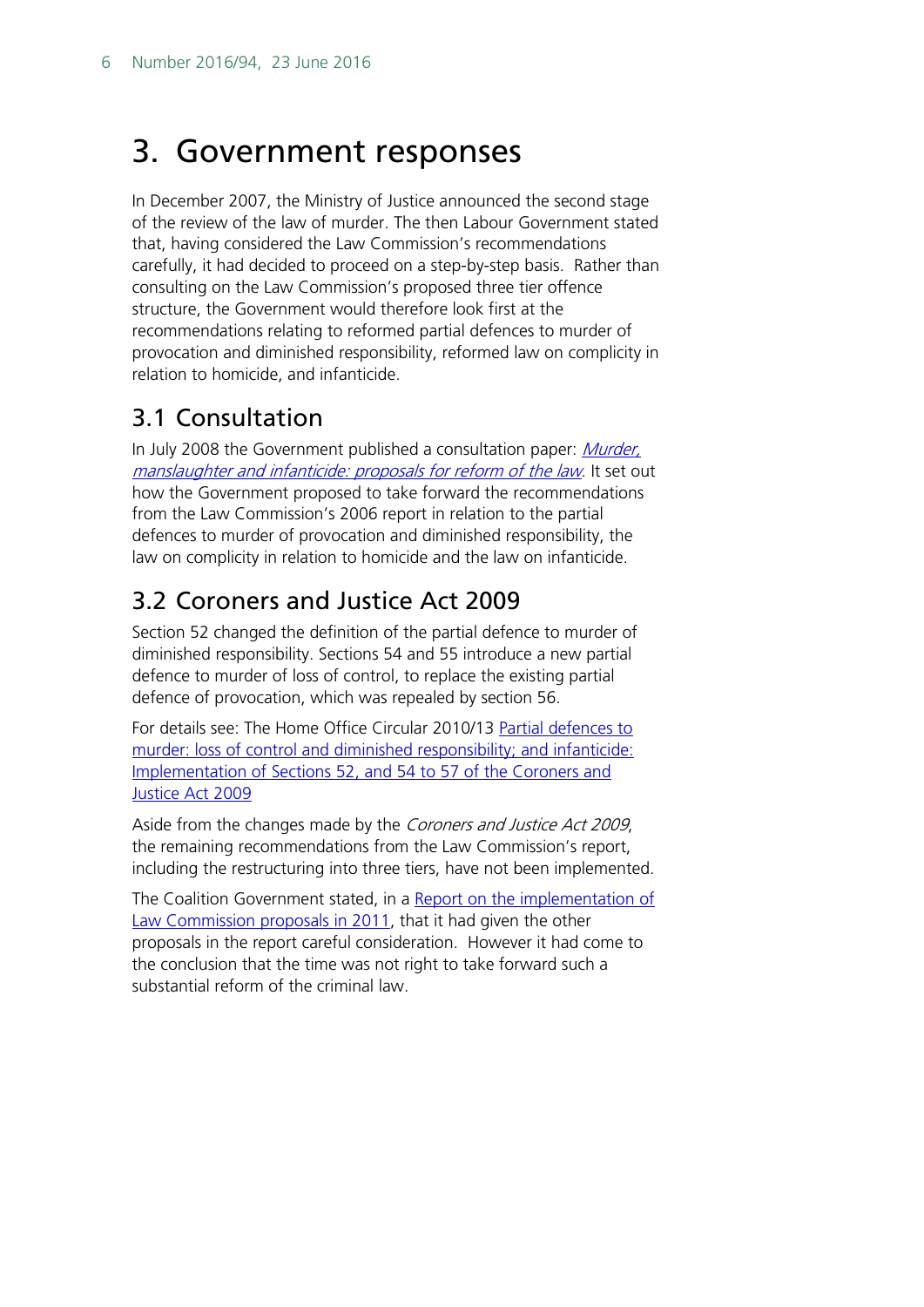# <span id="page-6-0"></span>4. Parliamentary Business

The following is a small selection of Parliamentary business which may be of relevance to this debate.

## <span id="page-6-1"></span>4.1 Debates

#### **[HL Deb 1 March 2007 689 c1692-725] [Law Reform: Murder](http://www.publications.parliament.uk/pa/ld200607/ldhansrd/text/70301-0008.htm#07030154000001)**

On 1 March 2007, the House of Lords debated the Law Commission report on the reform of the law of murder. Responding on behalf of the Government, the Minister of State, Baroness Scotland of Asthal said:

Finally, in terms of the next steps for this review, we are considering whether to adopt the Law Commission's proposals. As I have said, we see a lot of merit in them, but because this is such a sensitive area, we also want to consult widely on how to reform the law. I am sure that the consensual way in which we have always worked in this House will greatly assist us in that regard. $2$ 

## <span id="page-6-2"></span>4.2 Statements

#### **[HC Deb 21 July 2008 479 c80WS] Homicide**

The Parliamentary Under-Secretary of State for Justice (Maria Eagle): I am today announcing that as part of the review of the law on homicide, on Monday 28 July we will be publishing a consultation paper setting out proposals for reforms on:

- partial defences to murder of diminished responsibility and provocation;
- the law on complicity in relation to homicide; and
- infanticide.

In December 2006 the Law Commission published its report on "Murder, Manslaughter and Infanticide" with wide-ranging recommendations for changes to the law. On 12 December 2007 I announced the second stage of the review of the law on homicide and emphasised the importance of conducting an open and transparent consultation on this important aspect of law.

Following discussions with key stakeholders both within and outside the criminal justice system we have now developed concrete proposals, including draft clauses, and we wish to put these for public consultation prior to introducing legislation.

<span id="page-6-3"></span>Copies of the consultation document will be placed in the Libraries of both Houses on the date of publication. The consultation period will last 12 weeks—closing on 20 October.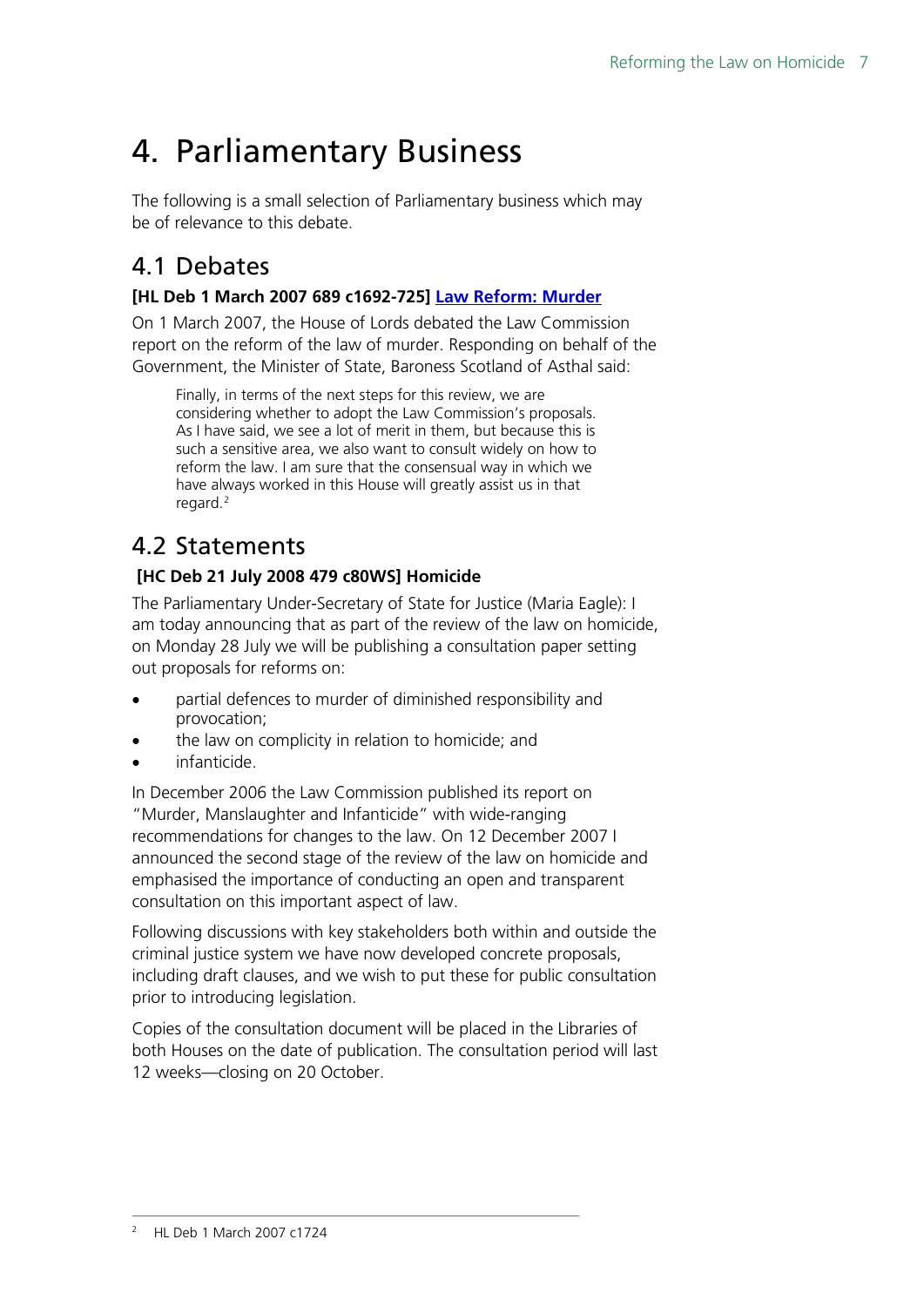#### **[HC Deb 12 December 2007 c43WS] Homicide**

The Parliamentary Under-Secretary of State for Justice (Maria Eagle): I am today announcing the next stage in the review of the law of homicide.

In July 2005, the Law Commission was asked by the Government to review the law of murder in England and Wales. In December 2006, it published its report on "Murder, Manslaughter and Infanticide" with wide-ranging recommendations for changes to the law. That report was intended as the first stage in the review of the law, with the Government undertaking the second stage.

It is that second stage which begins today. The Government have considered the Law Commission's recommendations carefully and have decided to proceed on a step-by-step basis, looking first at the recommendations for:

- reformed partial defences to murder of diminished responsibility and provocation (including the use of excessive force in selfdefence);
- reformed offences of complicity in relation to homicide; and
- improved procedures for dealing with infanticide.

The Government believe it is right to deal with these crucial elements of the existing law before moving on to consider the wider structural proposals from the Law Commission.

We want the review to be open and transparent. Over the next few months we will be talking to key stakeholders, both inside and outside the criminal justice system, to seek their views on the Law Commission's recommendations in these areas. We will publish draft clauses for consultation next summer prior to introducing any necessary legislation.

## <span id="page-7-0"></span>4.3 Questions

#### **[HC Deb 19 June 2013 c711-2W] [Homicide](http://www.publications.parliament.uk/pa/cm201314/cmhansrd/cm130619/text/130619w0002.htm#1306206001767)**

**Adam Afriyie:** To ask the Secretary of State for Justice:

- 1 what assessment he has made of public confidence in the rule of law of the present test of materiality used in partial defences to murder; [158841]
- 2 what assessment he has made of the adequacy of the test of materiality used in partial defences to murder; and what steps he has taken to ensure that that test is sufficiently robust; [158902]
- 3 what assessment he has made of whether the law relating to the defence of diminished responsibility to murder is sufficiently clear; [158903]
- 4 if he will take steps to ensure that the defence of diminished responsibility to murder may only be used in cases where the associated medical condition has a clear and significant effect on the accused; [158904]
- 5 what research his Department has conducted into the possibility of making diminished responsibility pleas the subject of the length of sentencing rather than conviction. [159094]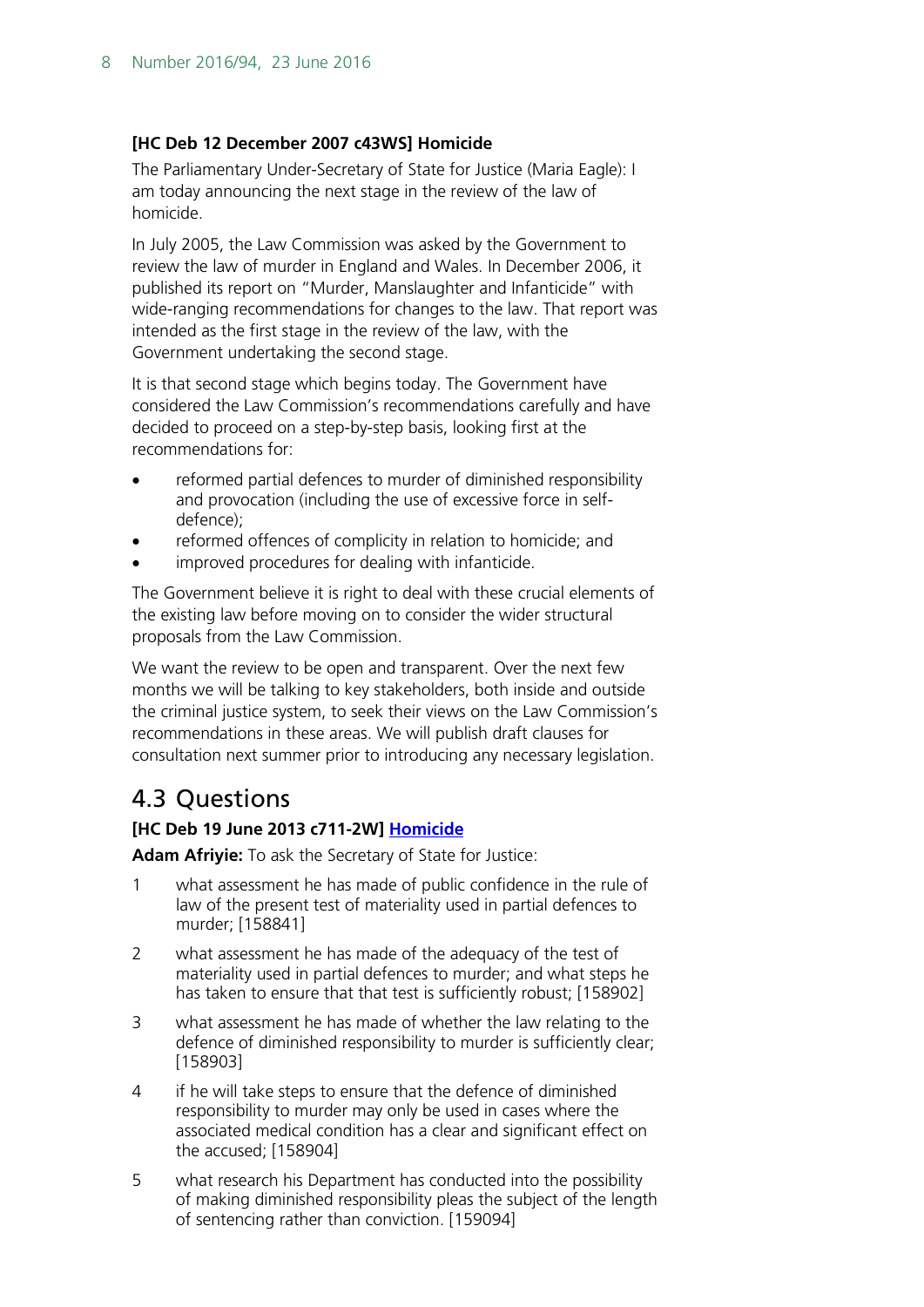**Damian Green:** The partial defence of diminished responsibility was reformed in the Coroners and Justice Act 2009 to accommodate more modern ideas of psychiatry and abnormality of mental functioning which reduces the capacity to understand situations and control actions. The revised defence is based on the concept of a 'recognised medical condition'. The Law Commission, who recommended the reforms, and the then Government conducted extensive public consultation to inform these changes to the law, which were then subject to the full scrutiny of Parliament. There are no plans to review the law in this area.

#### **[HL Deb 24 Jan 2011 c674] [Crime: Murder](http://www.publications.parliament.uk/pa/ld201011/ldhansrd/text/110124-0001.htm#1101246000027)**

#### **Asked by Lord Lloyd of Berwick:**

To ask Her Majesty's Government whether they plan to reconsider their decision, announced in the Ministry of Justice Green Paper Breaking the Cycle: Effective Punishment, Rehabilitation and the Sentencing of Offenders, not to abolish the mandatory life sentence for murder.

**The Minister of State, Ministry of Justice (Lord McNally)**: My Lords, the Government have no plans to abolish the mandatory life sentence for murder.

**Lord Lloyd of Berwick:** I thank the noble Lord for that Answer. Is he aware of recent research that shows that the public are not in favour of a life sentence in every case of murder, as is so often thought, especially not in cases where the conviction has been of a mercy killing? Seventynine per cent of those consulted in face-to-face interviews last May said that they thought that nine years or less would be sufficient in such cases, which corresponds almost exactly with a recent decision in the Court of Appeal that reduced the minimum term from nine years to five years. Against that background, why do the Government continue to think that a life sentence is necessary in every case of murder? Why not leave it to the judge to decide on the facts of the particular case? Why not at least consult the public on this in the consultation exercise that is currently taking place?

**Lord McNally:** My Lords, the noble and learned Lord is referring to the Nuffield Foundation report Public Opinionand Sentencing for Murder. I know that because he was generous enough to send me the report, which, in my reading, shows that there is a good deal of public confusion about the law of murder. Perhaps there is a need for greater education and explanation. The blunt fact is that the Government considered these and other proposals in the recent, or not so recent, Law Commission report on the matter. However, they came to the conclusion that the time was not right to take forward such a substantial reform of our criminal law.

**Lord Thomas of Gresford:** The noble Lord has referred to public confusion about the law of murder. Does he accept that a thoroughgoing review and reform of the law of murder, including the abolition of the compulsory, mandatory life sentence, would be a jewel in the crown of the coalition Government if it could be achieved in the next five years?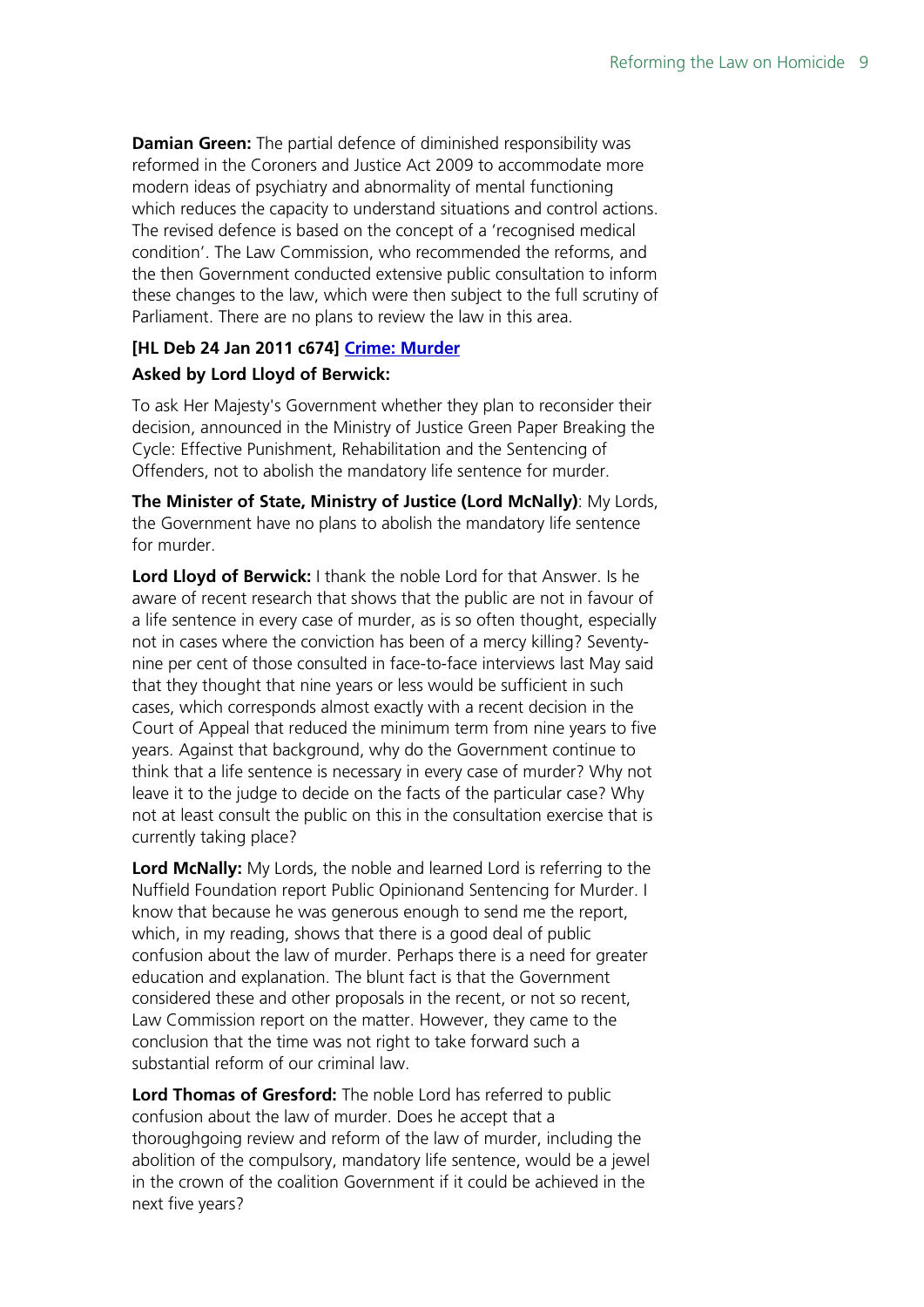**Lord McNally:** I hear what my noble friend says and I am sure that many in the Government will concur with that assessment. Proposals to act now were given consideration, but we came to the conclusion that the time was not right to take forward such a substantial reform of our criminal law.

**Lord Borrie:** My Lords, was the statement that the Minister made today approved by the right honourable Kenneth Clarke, who said, in the same week as the publication of the Green Paper indicating the view that the Minister has just given, that he did not think that mandatory life sentences were suitable except in the most serious cases and that they were quite inappropriate for mercy killings by a husband or wife of the other?

**Lord McNally:** My Lords, over the past few months when these matters have been discussed, a number of views have been given-I have given some views myself-but the fact is that the collective view of the Government is that the time is not right to take forward such a substantial reform of our criminal law.

**Lord Walton of Detchant:** My Lords-

**Lord Hamilton of Epsom:** My Lords-

**Noble Lords:** Cross Bench!

**Baroness Anelay of St Johns:** My Lords, there is considerable time. I am aware that the noble Lord, Lord Walton of Detchant, has been magnanimous in giving way twice. Perhaps we can hear him first and then from my noble friend.

**Lord Walton of Detchant:** Is the Minister aware that the House of Lords Select Committee on Medical Ethics, which I was privileged to chair, reported in 1993 that in its opinion the mandatory life sentence for murder should be abolished to allow flexibility in sentencing? The Home Office reported to that committee 23 cases in which a positive act by a family member had resulted in the death of a loved one suffering from terminal cancer. In every case, a charge of murder was considered. However, because the conviction of the individual would have given rise to a mandatory life sentence, the charge in all but one case was amended to attempted murder, as it was recognised that no jury would be likely to convict. Was that not therefore a case in which the law was being manipulated?

**Lord McNally:** My Lords, I do not try to mislead the House in any way in acknowledging that some of these issues have been before successive Governments for a very long time. On some of the issues, such as when the plea is on grounds of a mercy killing or a related defence, successive Governments have taken the view that this is a matter for Parliament rather than the Government of the day. Within their broad decision not to attempt a major reform of the law at the moment, the Government are trying to look at the guidance so that it may be simplified and to trust the judgment of judges in these matters.

**Lord Hamilton of Epsom:** Can my noble friend tell us how many convicted murderers who have been given life sentences have actually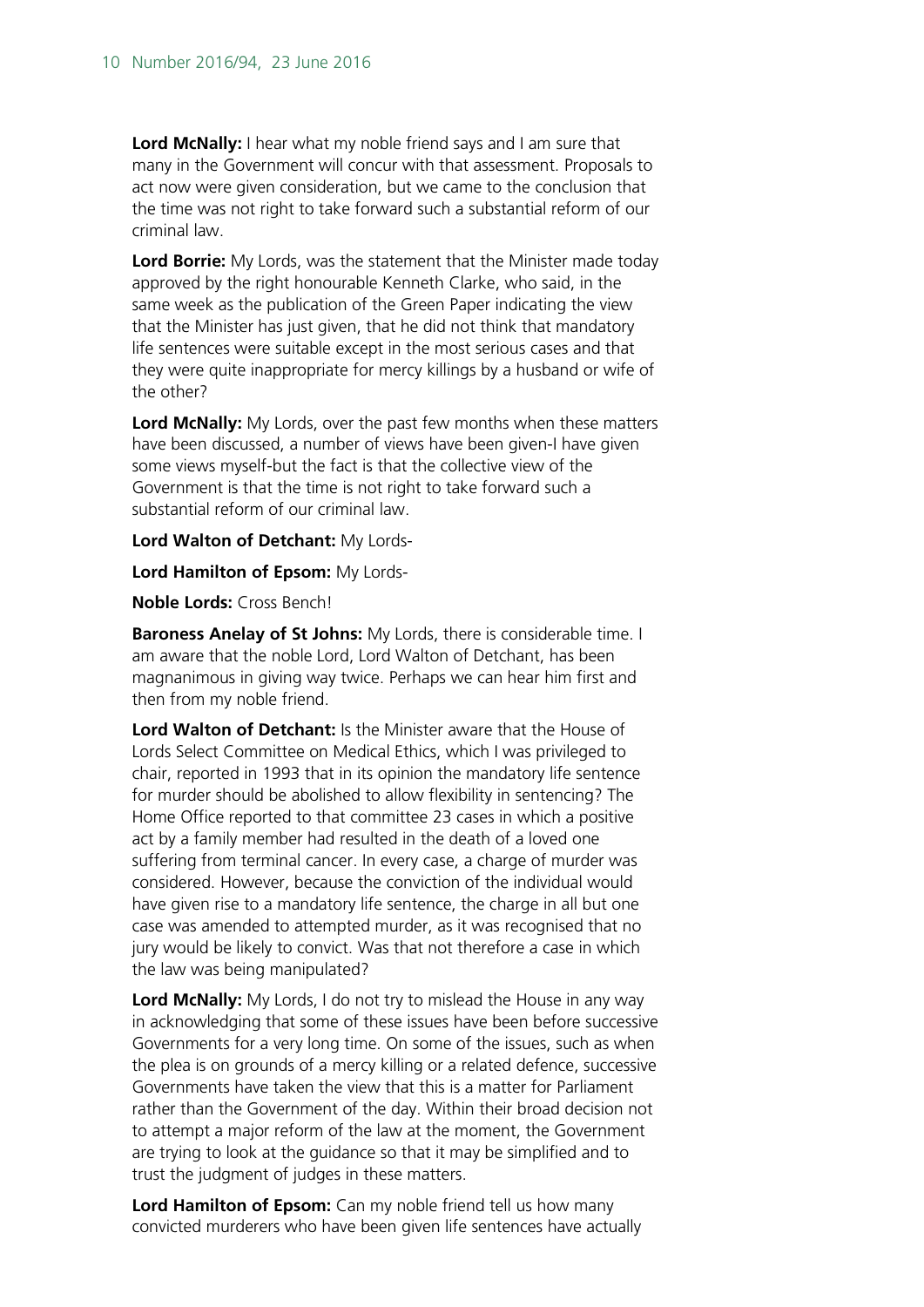died in prison? Surely the reality of a mandatory life sentence is that it does not actually amount to that at the end of the day.

**Lord McNally:** My Lords, I do not have that specific figure to hand, but I shall write to the noble Lord on it. The point that he makes is perhaps the one that causes the public confusion-that a life sentence does not mean inevitably that the person convicted is going to die in prison, although sometimes they do.

#### **[HL Deb 12 July 2010 c512] [Law Reform: Murder](http://www.publications.parliament.uk/pa/ld201011/ldhansrd/text/100712-0001.htm#1007125000304)**

#### **Asked By Lord Lloyd of Berwick:**

To ask Her Majesty's Government whether they will bring forward proposals for reforming the law of murder.

**The Minister of State, Ministry of Justice (Lord McNally):** My Lords, we are mindful of the recommendations of the Law Commission's report, Murder, Manslaughter and Infanticide. This is one of the issues at which the Government will be looking in their review of sentencing policy in general.

**Lord Lloyd of Berwick:** My Lords, I thank the noble Lord for that Answer. Does he accept, as I think he does, that reform of the law of murder is now long overdue? If so, I have two questions for him. First, is he aware of any other country, whether in Europe or the Commonwealth, that has a mandatory sentence of life imprisonment in all cases of murder, including, for example, cases of mercy killing? Secondly, does he agree that it is the mandatory sentence which distorts this branch of the law and stands in the way of much needed reform?

**Lord McNally:** My Lords, I would not presume to give my own judgment on that, but I suspect that the noble and learned Lord is right that there are few precedents for that very broad sweep of our law. He is also right to say that the Law Commission's report puts forward a variety of alternatives which would give a degree of flexibility to the judiciary when dealing with this matter. I know that the Lord Chancellor is sympathetic to the line taken by the Law Commission. It is a matter of consulting and then finding time to bring forward proposals on the second part of the commission's report. As the noble and learned Lord knows, the previous Administration brought forward partial proposals, and we are now looking at the matter with a sense of urgency.

**Lord Walton of Detchant:** My Lords, the Select Committee of your Lordships' House on Medical Ethics, which I was privileged to chair, strongly recommended that the mandatory life sentence for murder should be abolished and that judges should be given some degree of flexibility, because we had reported to us 23 cases where family members had ended the life of a loved one suffering from a painful terminal illness. In every case, a charge of murder was originally proposed, but in all but one of them, the charge was amended either to attempted murder or to manslaughter because it was felt that no jury would be likely to convict. Is it not time,

therefore, for the position to be revised?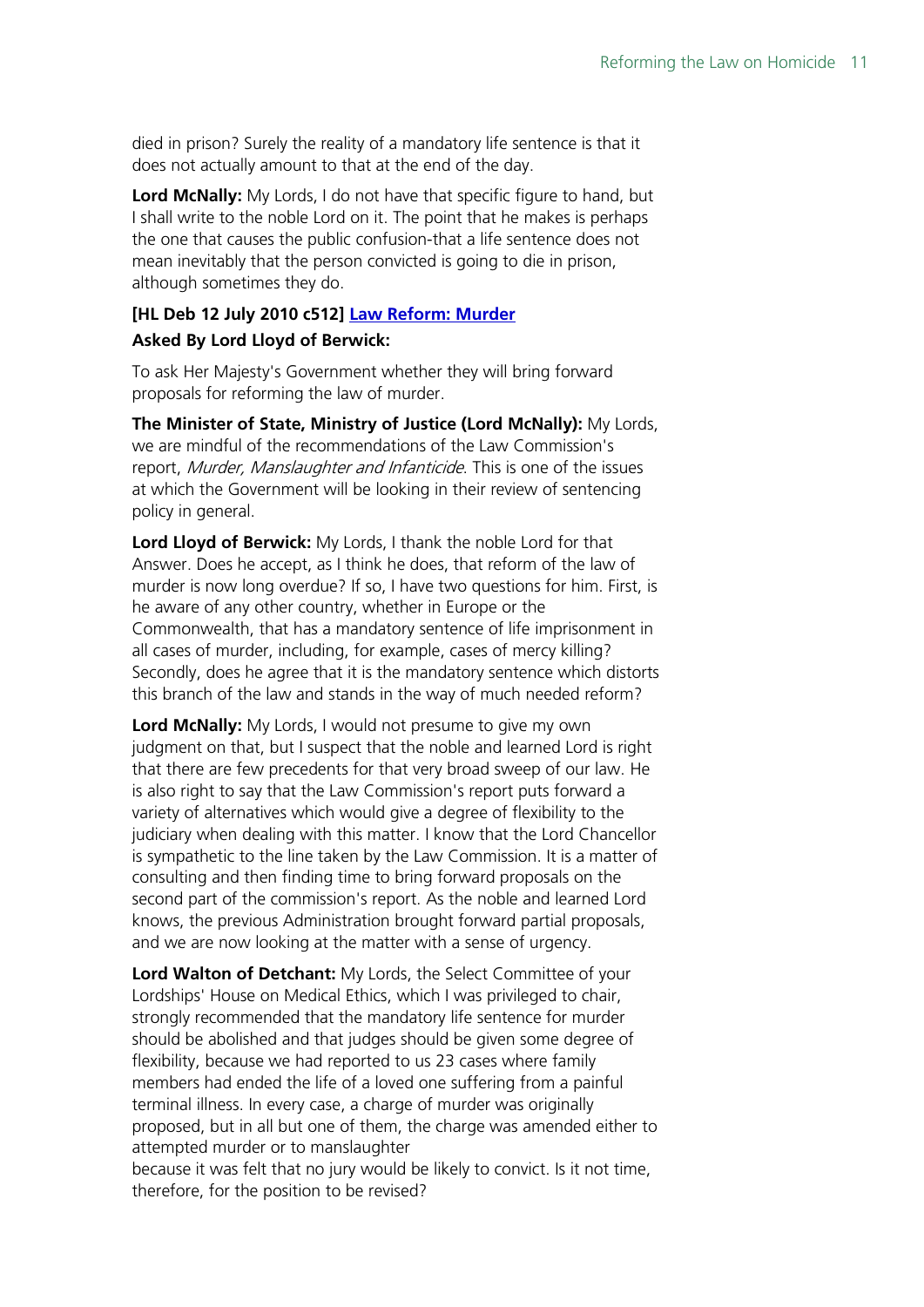**Lord McNally:** My Lords, the short answer is yes. Such strong recommendations from a Select Committee carry weight, but we must be careful to ensure that in addressing the issue of the mandatory sentence for murder, we do not slip into other issues which have caused problems, such as mercy killing and euthanasia, which I think need to be considered separately as a matter of law.

**Lord Hamilton of Epsom:** My Lords, in the light of the coalition's new enthusiasm for referenda and its desire to consult the people about changes in the law, will the Government be holding a referendum on the restoration of the death penalty?

**Lord McNally:** No sir.

**The Earl of Listowel:** Does the Minister recall that the recommendations from the Law Commission on the disposals for child homicides found that an adult with a mental age of 10 was treated more leniently than a child aged 10? Will he look carefully at that matter in his considerations?

Lord McNally: I can assure the noble Earl that we will. It is a broad issue where the groundwork has been done by the Law Commission. I know that the Lord Chancellor is taking a close personal interest in the matter. We will be bringing forward precise proposals to Parliament in the near future.

**Lord Clinton-Davis:** When does the Minister think that he can come forward with definitive proposals? We cannot kick this into the long grass; we must have a definite date. Is the Minister inclined to venture an opinion as to when it is appropriate?

**Lord McNally:** My Lords, I am looking across at some very distinguished former members of the team at the Ministry of Justice, and I am sure that not one of them would have given the kind of precise date that the noble Lord asks for. As for kicking it into the long grass, that is simply not our intention.

**Lord Campbell of Alloway:**I was a member of the committee on murder set up more than 20 years ago in this House. Our recommendations were not implemented. Without going into the details of any case, will the Government now take it as an urgent priority to amend the law on murder?

**Lord McNally:** It is an urgent priority.

**Lord Thomas of Gresford:** The Minister will recall that the piecemeal reform of the law of provocation carried out by the previous Government was described by the Law Commission as "bizarre". Will he assure us that if there is a reform of the law of murder, it will be done as a whole?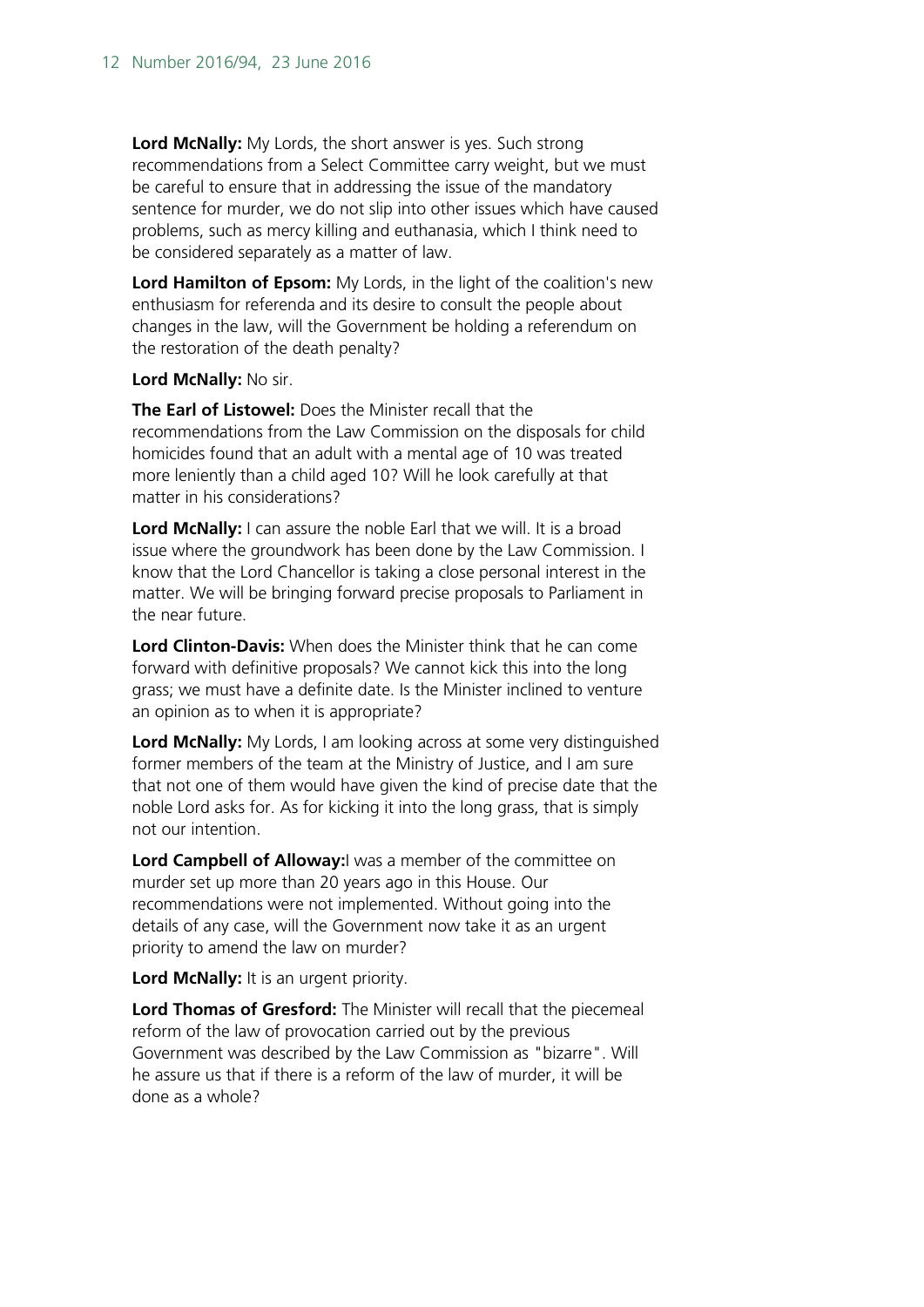# <span id="page-12-0"></span>5. Further Reading

### <span id="page-12-1"></span>5.1 Library Briefings

The House of Commons Library publishes briefings on a range of subjects. The following is a selection of briefings related to this debate and which may be of interest:

Commons Library, [Mandatory life sentences for murder](http://researchbriefings.parliament.uk/ResearchBriefing/Summary/SN03626), SN03626

Commons Library, [Sentences of Imprisonment for Public Protection](http://researchbriefings.parliament.uk/ResearchBriefing/Summary/SN06086), SN06086

Commons Library, [Comparative Prison Sentences in the EU](http://researchbriefings.parliament.uk/ResearchBriefing/Summary/CBP-7218), CBP7218

POST, [Trends in Crime and Criminal Justice](http://researchbriefings.parliament.uk/ResearchBriefing/Summary/POST-PN-0507), PN0507

Lords In Focus, [Murder \(Abolition of Death Penalty\) Act 1965: 50 Years](http://researchbriefings.parliament.uk/ResearchBriefing/Summary/LIF-2015-0044), 2015/44

### <span id="page-12-2"></span>5.2 Reports & Articles

Law Commission, *[Reform of Offences Against the Person](https://www.gov.uk/government/publications/reform-of-offences-against-the-person)*, 3 November 2015

Scottish Law Commission, Art and Part Guilt of Statutory Offences: [Consultation Paper](http://www.scotlawcom.gov.uk/files/8913/1737/9658/ART_AND_PART_GUILT_OF_STATUTORY_OFFENCES.pdf), 1984 (pp 2-4 give a good background to the common law concept of art and part quilt and its relation to *actus reus*).

## <span id="page-12-3"></span>5.3 Press & Media

The following is a small selection of recent press and media articles which may be relevant to this debate. Please note: the Library is not responsible for the views expressed in, nor the accuracy of, external content.

BBC News, Joint enterprise law wrongly interpreted for 30 years, [Supreme Court rules,](http://www.bbc.co.uk/news/uk-35598896) 18 February 2016

The Telegraph, One punch killers 'receive average sentences of less that [four years',](http://www.telegraph.co.uk/news/uknews/crime/10663783/One-punch-killers-receive-average-sentences-of-less-than-four-years.html) 26 February 2014

BBC News, [Is joint enterprise a 'lazy law'?,](http://www.bbc.co.uk/news/uk-15299605) 24 April 2013

BBC News, [Murder: Life sentence unjust say lawyers' group,](http://www.bbc.co.uk/news/uk-16044145) 6 December 2011

Guardian, The law on murder is most foul, Kenneth Clarke should [reform it,](http://www.theguardian.com/commentisfree/2011/dec/06/kenneth-clarke-murder-law-reform) 6 December 2011

Telegraph, [Murder law should be reformed, says Lord Judge,](http://www.telegraph.co.uk/news/uknews/law-and-order/8938081/Murder-law-should-be-reformed-says-Lord-Judge.html) 6 December 2011

1 Crown Office Row, [Calls for murder reform may be ignored,](https://ukhumanrightsblog.com/2010/09/14/calls-for-murder-law-reform-may-be-ignored/) UK Human Rights Blog, 14 September 2010

BBC News, [Murder sentence changes supported by top prosecutor,](http://www.bbc.co.uk/news/uk-11224583) 8 September 2010

BBC News, [Tidying up the murder law 'mess',](http://news.bbc.co.uk/1/hi/uk/7530186.stm) 29 July 2008